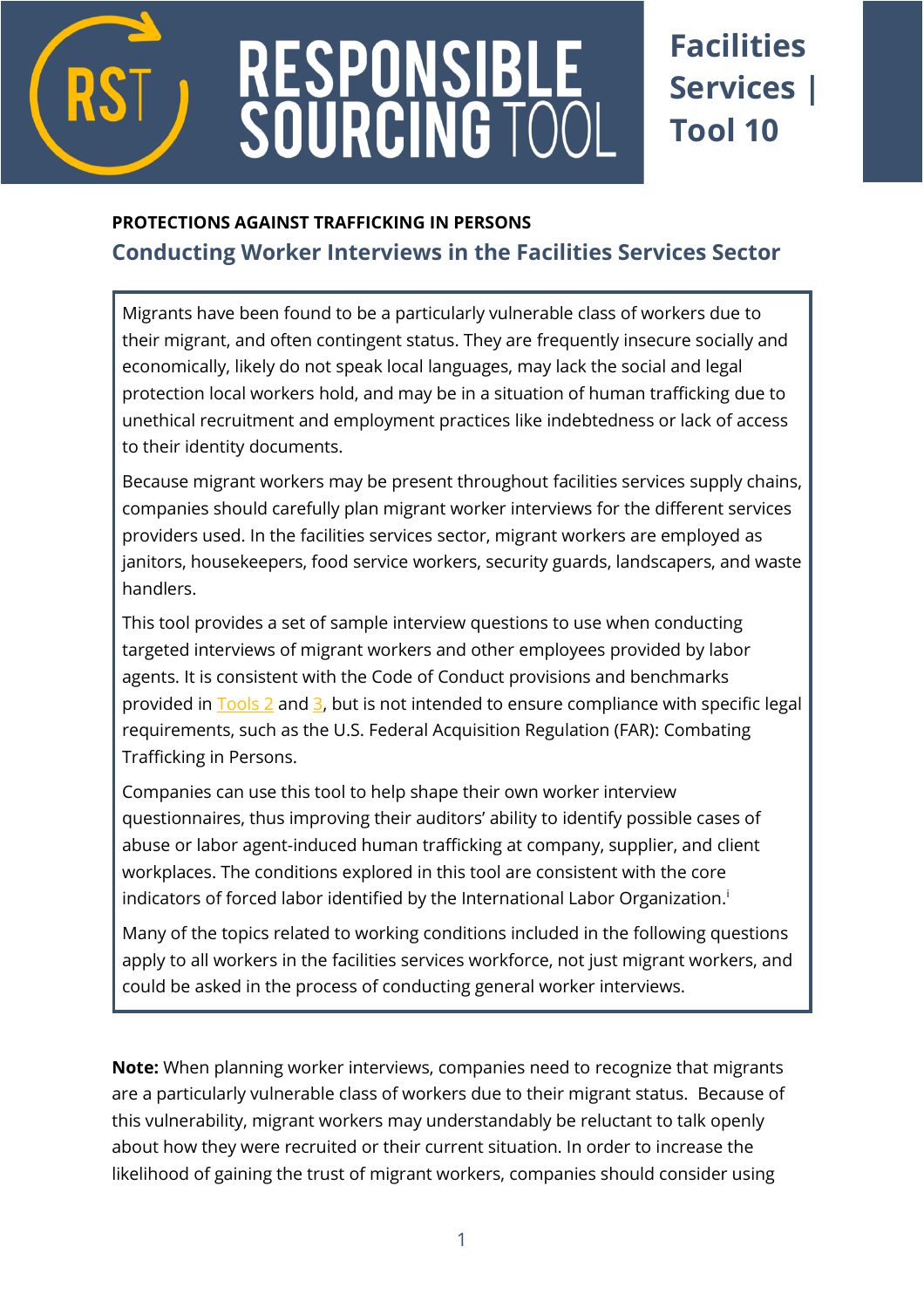independent, specially trained local language interviewers and conduct interviews away from the work site, when feasible. Additionally, the following considerations should be taken for all worker interviews:

- 1. Inform workers of the purpose of the interview, including how the information they provide will be used.
- 2. Explain to workers that it is entirely at their discretion to participate and that they can withdraw their consent to participate freely at any time.
- 3. Assure the workers that any information they provide will be kept confidential and that they will be not suffer any retaliation for participating in the interview.
- 4. Also assure workers that they will be paid in full for interviews conducted during working hours
- 5. Explain to workers that the interview is not necessarily a means to resolve all individual grievances (although "zero-tolerance" issues such as harassment or trafficking should always be immediately addressed) or to improve general workplace conditions. The grievance process should be used for that purpose.
- 6. Conduct interviews in a place with adequate privacy from the supervisors and managers to help limit the risk of retaliation
- 7. Finally, keep in mind that some of the most vulnerable workers in facilities services supply chains may work outside of normal working hours with the least desirable work schedules. For example, migrants and other vulnerable workers may be found working "graveyard" shifts to clean manufacturing and processing facilities for the next day's production, often under pressured time frames. Measures should be taken to accommodate the working hours of these most vulnerable individuals.

The following is a list of potential questions that could be asked during workplace assessments. Auditors should select those questions most appropriate for the situation being evaluated.

#### **RECRUITMENT AND HIRING**

There are many stages in the recruitment and hiring process for workers, and there may be many labor agents involved along the way. It is important to discuss the recruitment and hiring process with workers to better understand the process, actors, and circumstances involved in placing them at the work site.

Interviewers should also be aware that in the facilities services sector, labor subcontracting is common and not limited to migrant workers. Facing pressure to keep prices low, suppliers of all sizes may rely on labor agents to recruit temporary workers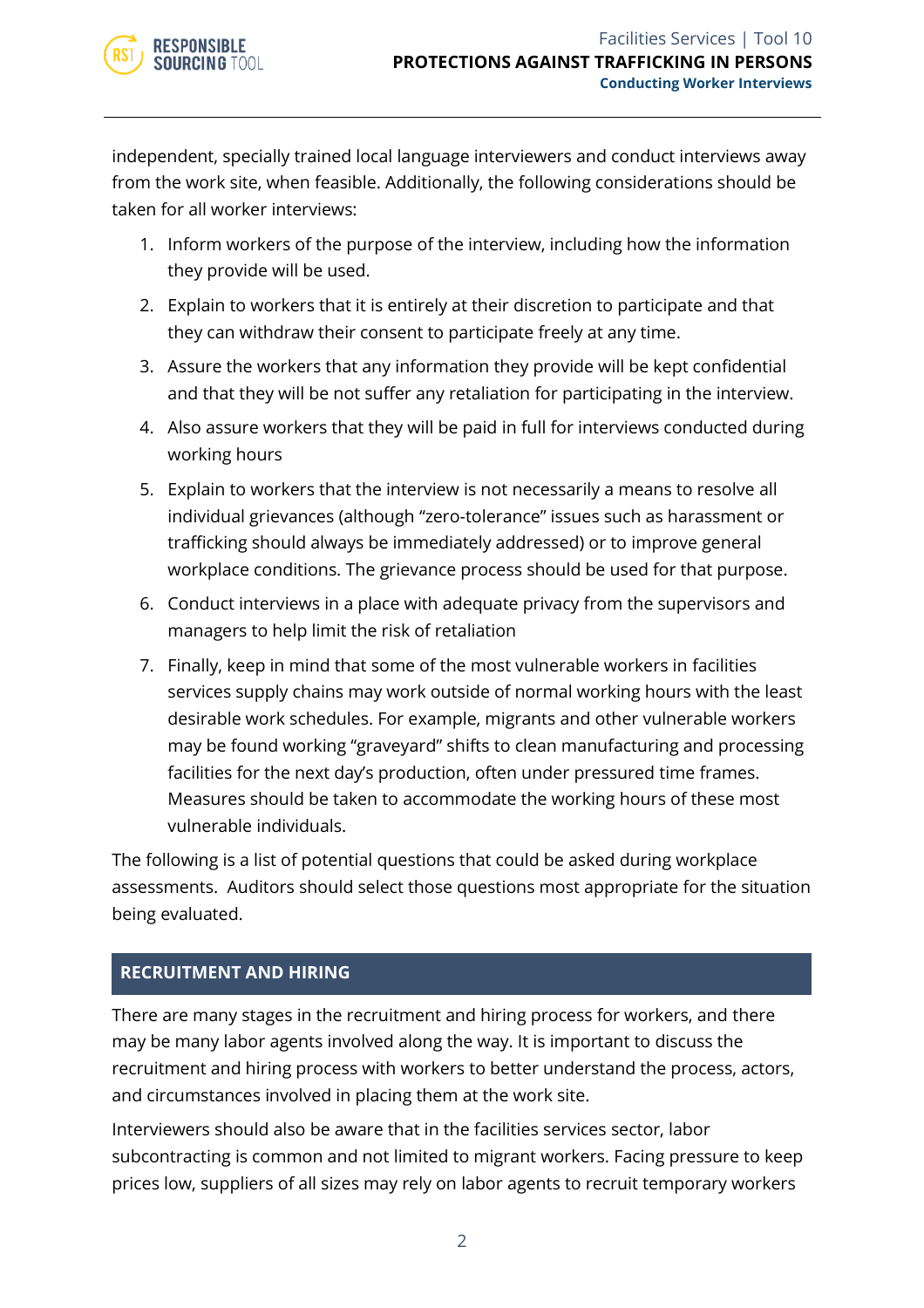and day laborers. Depending on the context, labor agents may collect recruitment fees and may deduct a daily sum from the workers' pay.

The following are some of the issues an interviewer should discuss with all workers:

- Where were you recruited for your current job: in your country of origin or in the country in which you work (country of destination)?
- How many labor agents were involved in your recruitment in the country of origin?
- What is the name of each labor agent or agency involved in the country of origin? In the country of destination?
- At the time of recruitment, were you given accurate details about the job location, contract duration, anticipated earnings, working and employment conditions on the job, and living conditions?
- Was this information communicated in a language you understood at the time?
- For workers recruited by formal labor agents:"
	- o Did you participate in a pre-departure orientation?
		- If yes, do you remember what that orientation included? Did it review:
			- contractual obligations;
			- terms and conditions of work;
			- rights and responsibilities on the job, and those of your employer;
			- living conditions;
			- company policies; and/or
			- grievance mechanisms that are in place for the worker on the job?
		- Was the orientation given in your native language or a language you understand?
- Upon arrival in the destination country, did you:
	- o receive accommodation;
	- o receive an orientation session at the worksite;
	- o undergo a medical examination; and/or
	- o open a bank account?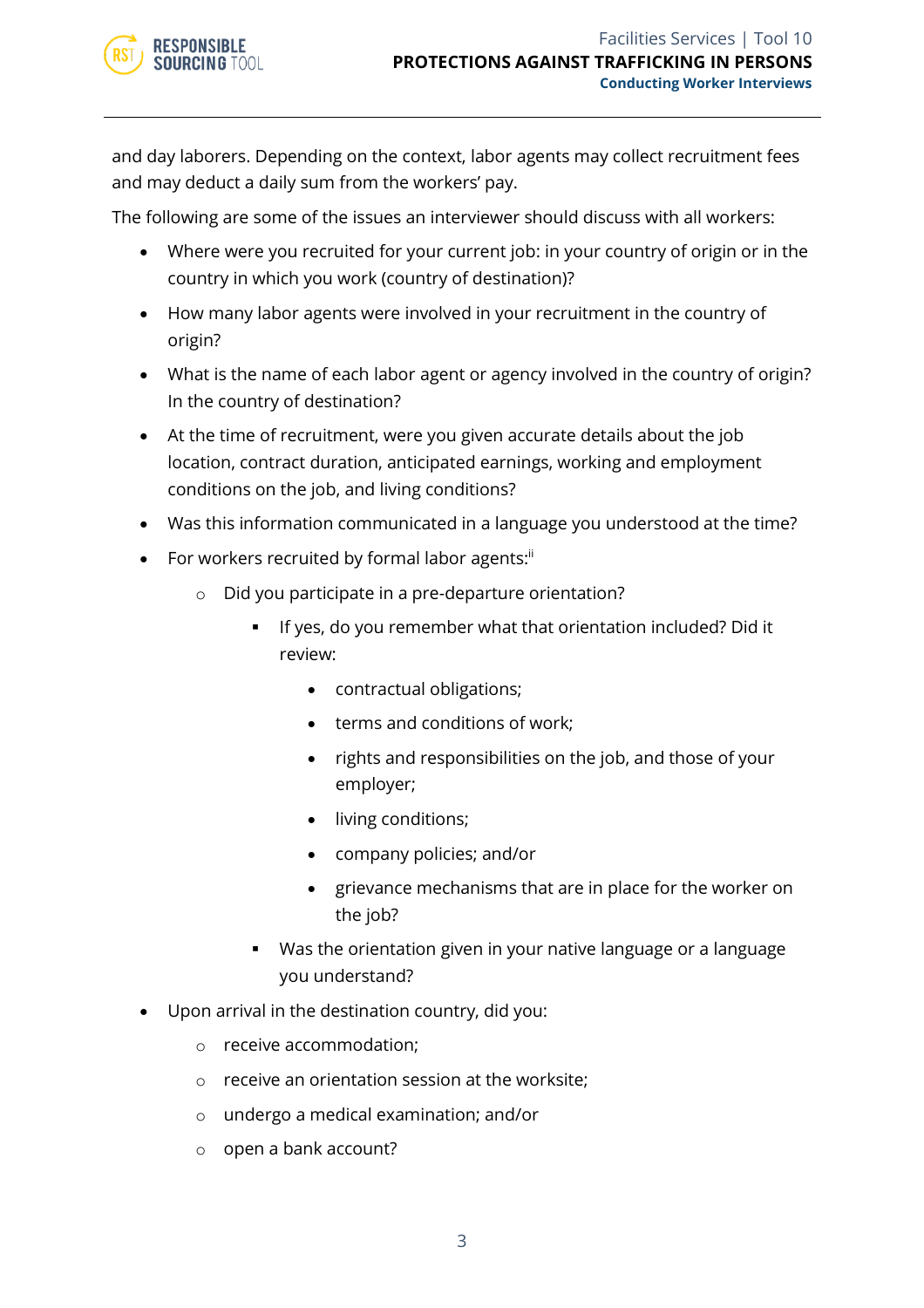

- Did you receive orientation on the employer's personnel policies? If yes, what was addressed during the orientation? Did it review:
	- o personnel policies;
	- o regular wages and hours;
	- o vacations, sick and personal leave;
	- o overtime hours and rates;
	- o grievance procedures;
	- o health and safety policies;
	- o benefits and deductions;
	- o discipline and termination; and/or
	- o harassment and abuse?
- Were you given a copy of the employer's personnel policies or employee handbook? If yes, was this handbook written in a language that you understand?
- Were the employer policies, procedures, and work instructions communicated to you in a language you understand?

#### **RECRUITMENT FEES AND EXPENSES**

In assessing risk factors for human trafficking, it is essential to obtain a thorough picture of all expenses incurred by workers in obtaining their jobs, as well as the manner in which workers finance these fees. The questions below will help you determine the full array of fees and expenses that workers may have incurred in obtaining their job abroad, and the terms of any financing arrangements into which the worker may have entered. While migrant workers are at increased risk of paying illegal recruitment fees or expenses, any worker engaged by a labor agent or staffing agent may have encountered fees in the hiring process. The interviewer should be sure that the following issues are included in any assessment:

- Were you told by the labor agent that you would be required to pay any recruitment fees or other costs to obtain your job?
- Did you pay a service, placement, or recruitment fee to the recruitment agency in the origin country? If yes, how much was this fee? Did you pay a fee to an individual or sub-agent of the agency? If yes, what was it for and how much did you pay?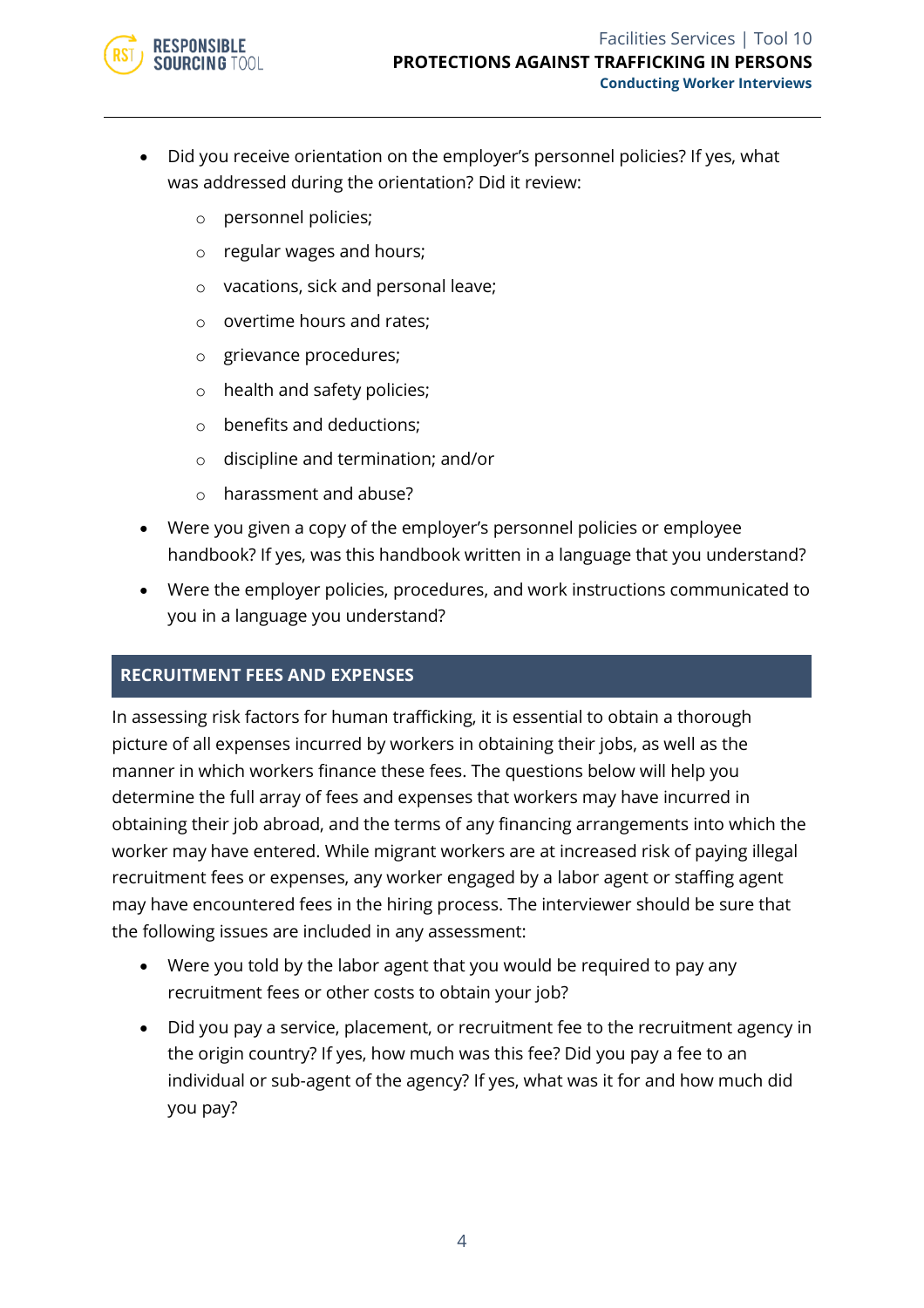- Did you pay a reservation or commitment fee? If yes, how much was this fee? Is the amount refundable and, if yes, when is it refunded? If no, is the amount deducted from the total cost of the recruitment fees charged to you?
- Did the labor agent provide you with a written itemized breakdown of the fees and expenses paid? If yes, what did the fees and expenses cover? How much was each fee or expense?
- Who arranged for the processing of your required travel documents, such as work permit, visa, and passport? Was a fee charged for this service? If so, how much was this fee?
- Did you pay fees for any of the following?
	- $\triangleright$  to register for a skills test or certification
	- ➢ language-training

**RESPONSIBLE SOURCING TOOL** 

- $\triangleright$  medical or physical examination or
- $\triangleright$  pre-departure briefing
- How much did you pay for travel costs (airfare or another mode of travel)? Was this cost included in service or recruitment fees charged by the labor agent or paid directly to a travel agency? Will return travel be paid by the employer or by you?
- Were you required to pay a labor agent's fee in the destination country? If yes, how much was this fee? Was it paid up-front or is it deducted from your pay?
- Were you required to pay any sort of levy or tax to obtain the job? If yes, how much and to whom?
- Did you have to pay any fees, expenses, or levies up-front or are these deducted from your pay?
- Did you have to borrow any money to pay for recruitment fees and expenses? If yes, how much was borrowed? From whom did the money come? Is there an associated interest rate and, if yes, how much is it? How do you repay the loan? What is the repayment schedule?
- Were you given receipts for all the fees and expenses you paid to get your job?
- Have you been repaid for any fees or expenses you paid to the labor agent or others to get your job? If yes, who reimbursed you and when did that happen?

#### **Red Flags:**

• Recruitment fees have been charged to workers: The charging of recruitment fees is often limited or prohibited by law and has been shown to be one of the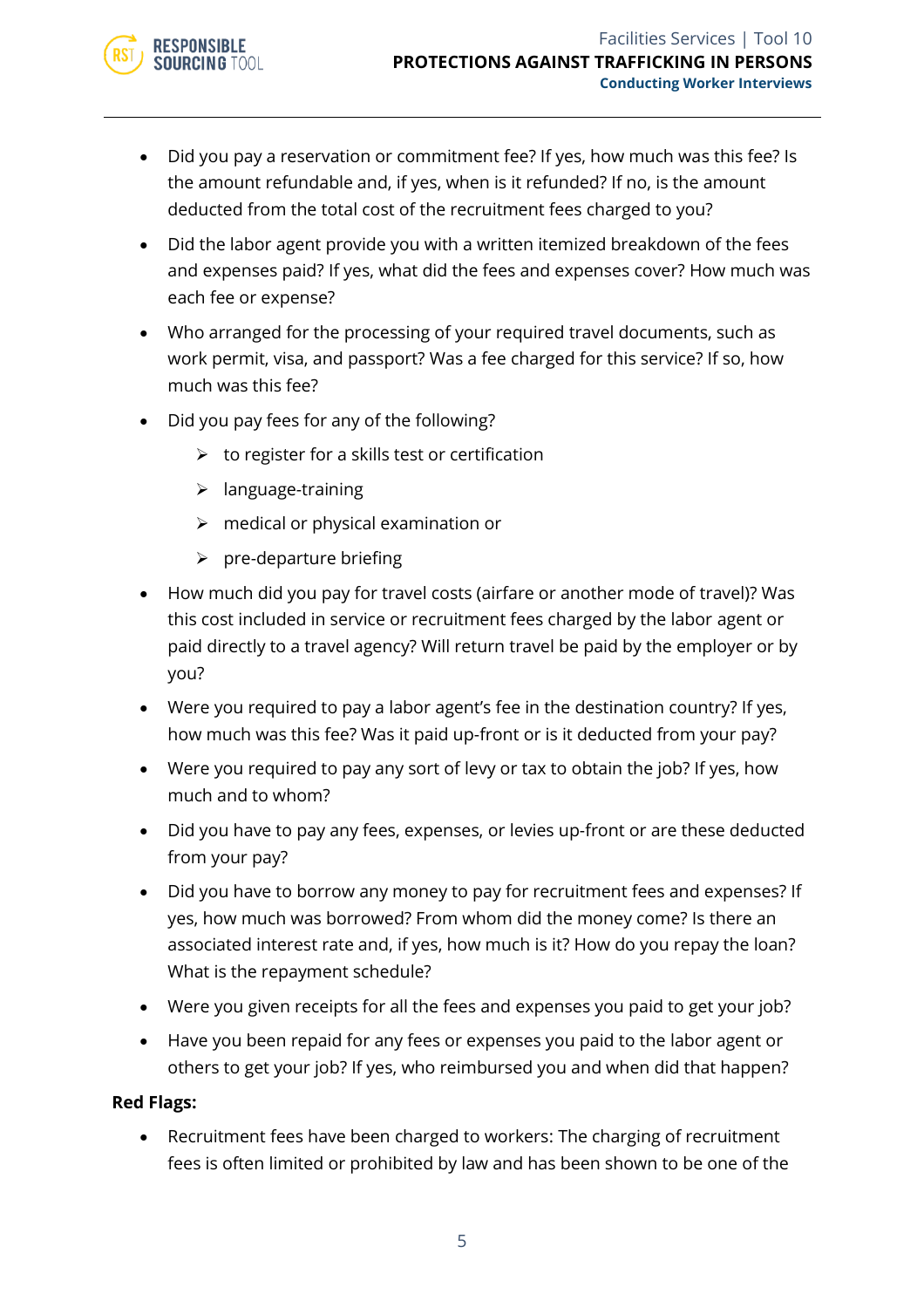biggest contributors to human trafficking risk. Best practice is that workers should not be charged any recruitment fees.

- Recruitment expenses (e.g., for training, medical certificates, lodging and food) have been charged to workers: Similar to the charging of fees, the charging of recruitment-related expenses is increasingly being recognized as a risk for human trafficking.
- Recruitment fees or expenses paid by workers are acting to bind workers to their jobs in any way.
- Interest rates on any loans or advances taken to pay fees are acting to bind workers to their jobs. Vulnerability is particularly high when debt is owed to the employer or labor recruiter. In all cases, debt linked to recruitment is a strong red flag for human trafficking.
- Workers report paying fees but cannot provide detail on amounts or who fees were paid to.
- Workers report paying fees but cannot provide any written accounting (in the case of informal labor agents, this may be a handwritten receipt, etc.).

It should be noted that the U.S. Federal Acquisition Regulation: Combating Trafficking in Persons prohibits all recruitment fees. For a comprehensive list of types of fees that workers may encounter, see:

[http://responsiblerecruitmenttoolkit.org/wp-content/uploads/Eliminating-Recruitment-and-Employment-](http://responsiblerecruitmenttoolkit.org/wp-content/uploads/Eliminating-Recruitment-and-Employment-Fees-Charged-to-Workers-in-Supply-Chains.pdf)[Fees-Charged-to-Workers-in-Supply-Chains.pdf](http://responsiblerecruitmenttoolkit.org/wp-content/uploads/Eliminating-Recruitment-and-Employment-Fees-Charged-to-Workers-in-Supply-Chains.pdf)

#### **BONDS and DEPOSITS**

**RESPONSIBLE** SOURCING TOOL

So-called "security deposits" or "runaway insurance" are sometimes used by labor agents or employers to limit migrant workers' ability to terminate employment and find a new job. This "fee" is typically paid up-front at the time of recruitment and is kept until the contract has been fulfilled. If the worker terminates their employment prior to the contract's end date, they run the risk of losing their money. Auditors should be aware of this abuse and discuss it directly with workers. Here are some of the issues a company may want to consider:

- Did you pay a deposit or bond of any kind during the recruitment process?
- Did you pay a deposit or bond at any other time during the employment relationship?
- Are there any deductions from your pay for deposits, bonds, or other payments that you do not understand?
- If the answer to any of those questions is yes: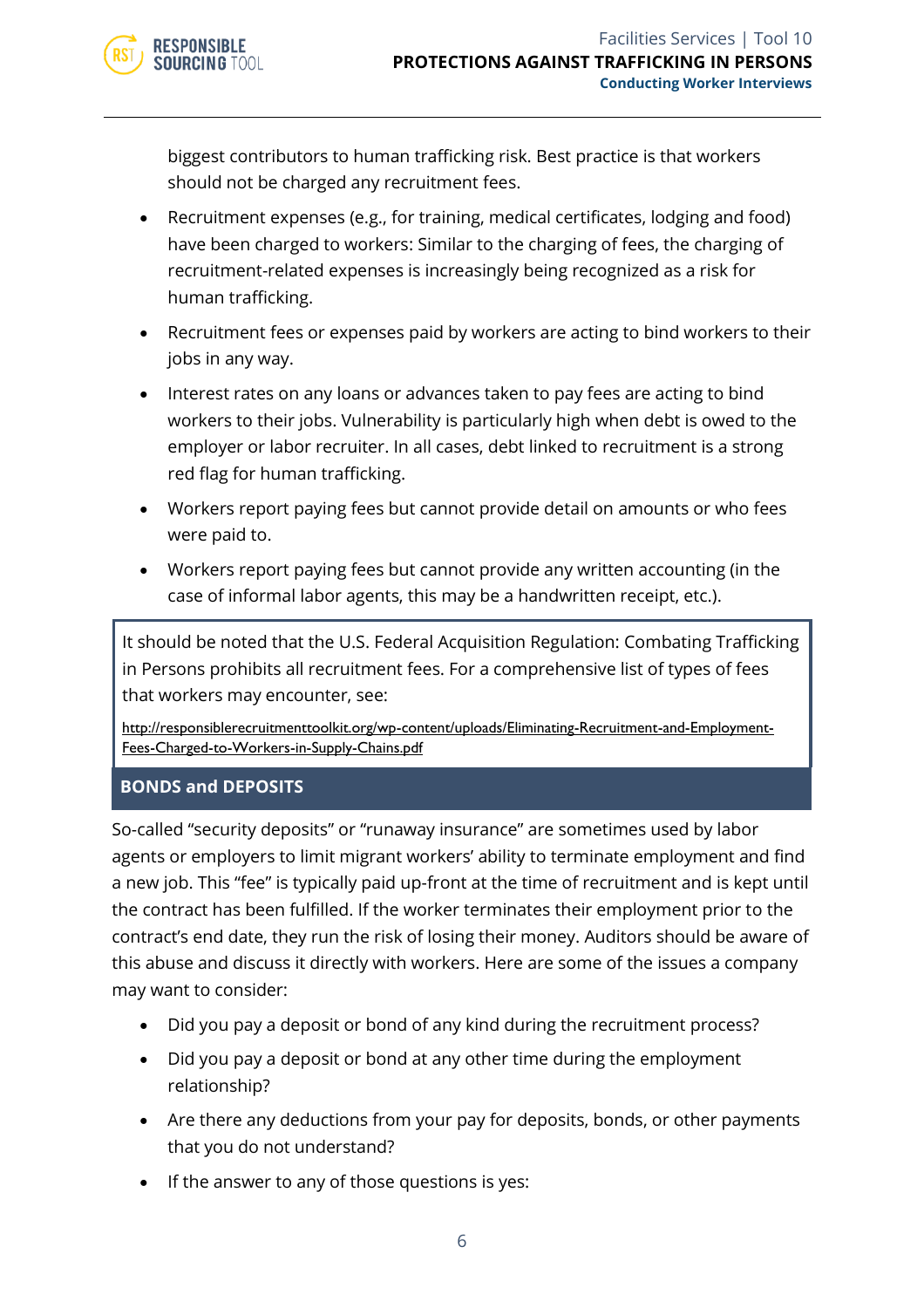

- $\triangleright$  How much was the bond or deposit? Did you pay it all at once or is it being deducted from your pay?
- $\triangleright$  Who did you pay?
- $\triangleright$  When do you expect to get the deposit back?
- ➢ What are the conditions under which the amount will be returned to you?

- Workers report paying a deposit or bond of any kind.
- Workers report that a deposit or bond is tying them to their job or employer.
- Workers do not understand one and/or more of the deductions being taken from their wages.
- Workers were not fully informed of deposits or bonds taken during the recruitment or hiring process.

#### **CONTRACTS OF EMPLOYMENT**

Formal and signed contracts of employment between the worker and employer or labor agent are legally binding agreements and necessary to provide employment protection to workers. They are a cornerstone to monitoring social compliance and essential to clarifying the employment relationship and its terms and conditions. When assessing the recruitment and hiring of workers, companies must examine copies of these contracts to determine wage levels and other entitlements under the contract; it is also necessary to understand how and when the contract was signed, and under what conditions.

While the content and form of contractual agreements may differ regarding the specific nature of the terms of employment, companies should ensure the following topics are considered when conducting worker interviews: type of contractual agreement (employment contract, notice from a service agency for day labor), length of contract, nature of work, hours of work, wages, rates, mode of payment, payment time frames, protective clothing needed, transportation (if applicable), and housing terms (if applicable).

Consider discussing these issues with workers as an important part of your worker interview process:

• Did you sign an employment contract for the job? If yes, with whom was the contract signed: the company/employer or the labor agent?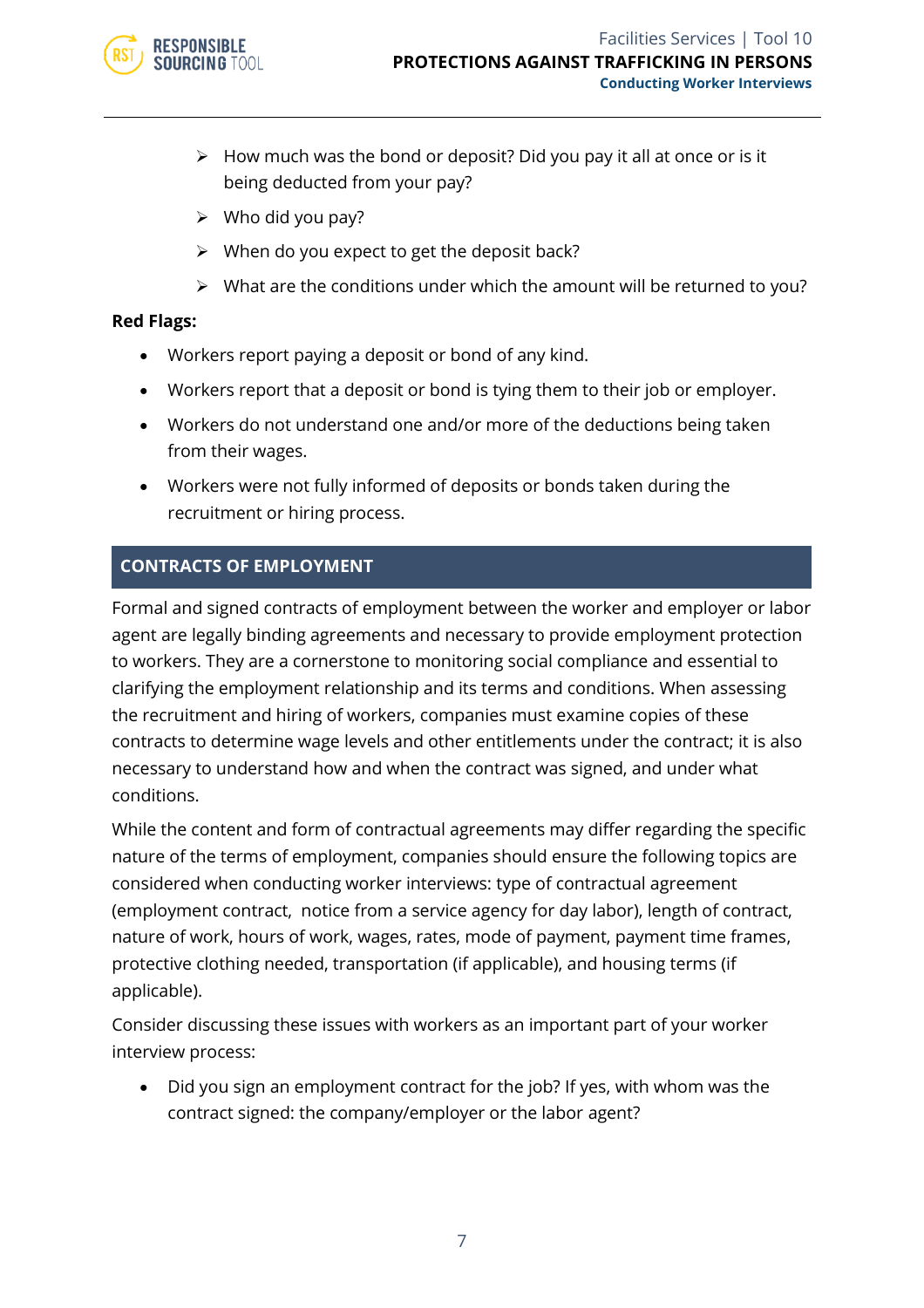- Were the terms of the employment contract explained to you? If yes, who explained these terms to you? Do you fully understand the terms and conditions of the contract? If no, what parts are not understood?
- When and where was the contract signed (e.g., prior to departure or upon arrival at the worksite)?
- In what language is the contract written and do you understand that language?
- Were you given a copy of the contract to review prior to signing? Once signed, were you given a copy of the signed contract?
- Was the contract provided to you at least five days before departure from your home country to the site of the work?
- Did you have to sign two sets of employment contracts? If yes, were both sets the same in content and, if no, how were they different? Were these differences explained to you, and what was the reason given?
- Are the details contained in your employment contract consistent with the details that were provided at the time of recruitment? If not, what was changed?
- Are the actual terms and conditions on the job consistent with those that are described in the employment contract?
- Was your original contract amended in any way after you signed it? If yes, do these amendments improve or worsen your employment conditions? Were these amendments made with your prior knowledge and informed, written consent?
- Were you pressured or threatened in any way into accepting the job or any of the terms included in the employment contract?
- Does the contract clearly describe the process for early contract termination, including the minimum notice period and any financial penalties involved?
- Under what conditions can the contract be renewed?

- Workers do not have written contracts.
- Contracts are not in a language the workers understand.
- Contracts were signed after work was already undertaken.
- Contracts provided by workers and employers do not correspond.
- Workers report that terms of employment are not consistent with contract.
- Workers report signing blank contracts or other contract substitutions.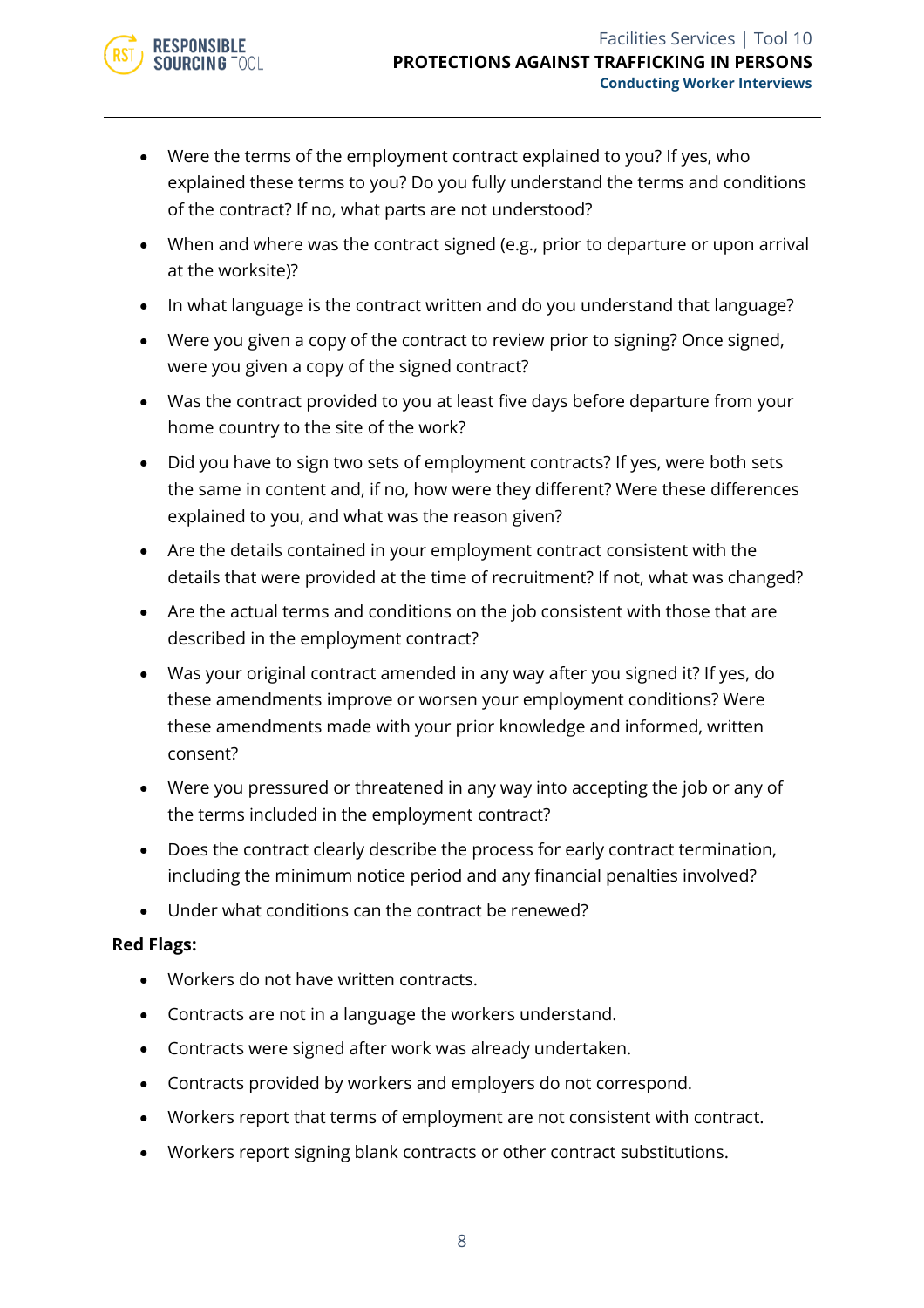

- Contracts do not contain all detail required by law and company policy.
- Terms of contract violate company/supplier policy.
- Terms of contract violate relevant laws of relevant states.

#### **DOCUMENT RETENTION**

Confiscating, destroying, withholding, or otherwise denying access to personal documents can be a form of coercion that leaves migrant workers highly vulnerable to trafficking. When labor agent or company or supplier facilities take away workers' passports, residency or work permits, personal identity documents, or even ATM cards, this not only limits workers' freedom of movement and personal freedom, but it effectively binds them to that employer or labor agent, restricting their ability to terminate employment or leave the job without the threat of losing this valuable property. In many cases, it also means that workers are not able to take up a new job, access social benefits to which they may be entitled, and are vulnerable to deportation or detention by immigration authorities. It is essential that the company address the following issues in interviews with migrant workers:

- Did you submit any original copies of your government-issued identification, passports or work permits to the employer or destination country labor agent? If yes, what did you submit (e.g., passport, residency permit, work authorization, identity documents, ATM or bank card, or other travel documents, for example the return portion of travel tickets)? Do you know the reason for this?
- Are your personal documents being withheld due to legal requirements or did you request that the employer or labor agent hold them?
- Do you have free and unhindered access to your documents?
- What is the procedure for getting your documents back?
- If documents are not in your possession, were you given an exact copy of the document?
- Has your employer or labor agent nominated a responsible person to ensure workers have free access to their documents upon demand?
- Were you given advanced notice of these requirements and procedures?
- Have you ever encountered lengthy or otherwise burdensome prerequisites when accessing your passport or other personal documentation?
- Do you have free access to a locked, secure storage space for your personal documents and valuables?
- Where is your locked storage located (accommodation, work location, both)?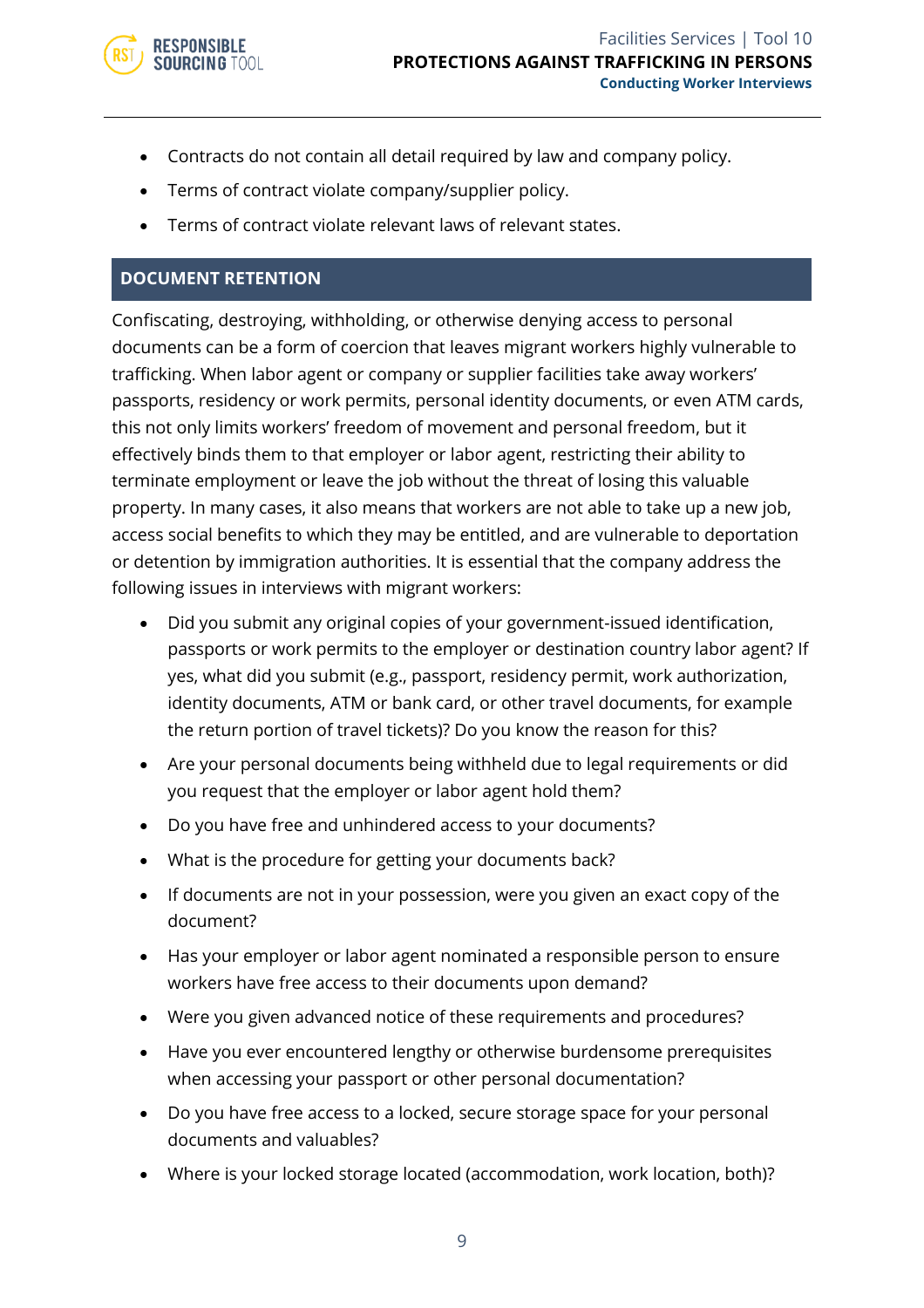

- Workers do not have any access to personal documents.
- Workers report that their freedom of movement has been limited by inability to access documents.
- Workers report that their ability to access grievance mechanisms or other benefits has been limited by their inability to access their documents.
- Workers report lack of locked secure storage for personal belongings.

#### **WAGES AND WAGE DEDUCTIONS**

Employers need a transparent system that documents the amount of work a worker performs: the wage system, how many hours were worked or quota units completed, how quota workers received at least the legal minimum wage, what overtime wage rates are applicable, the number of overtime hours worked, and how much money workers received after deductions at the end of the pay period. Workers should receive some sort of pay slip, even if handwritten, that both the worker and the employer can confirm is accurate.

To address this complexity and establish a clear picture of wage conditions, companies should consider discussing the following with workers:

- Who pays your wages? Are you paid by your employer/work site or the labor agent?
- How are you paid (e.g., hourly, daily or piece rate; in cash, check, direct deposit)? Do you know if you are paid at the same rate as local workers?
- Do you receive your pay on time? Have wage payments, or any portion of wages, ever been delayed or withheld? If yes, what were the circumstances of this?
- Do you receive a pay slip or wage statement on payday? If yes, is this pay slip in a language you understand, and does it clearly indicate wage calculations and any deductions that are made from your salary?
- Are any deductions made from your wages? If yes, how much is deducted and what for (e.g., meals, transportation, lodging, utilities, uniform, tools, other)? Were you made aware of these deductions when you signed your contract, and did you approve of them? Were you requested to sign a document to authorize the deduction(s)?
- Have you ever received an advance on your wages or a loan from your employer or labor agent? If yes, what were the terms of this loan, including the interest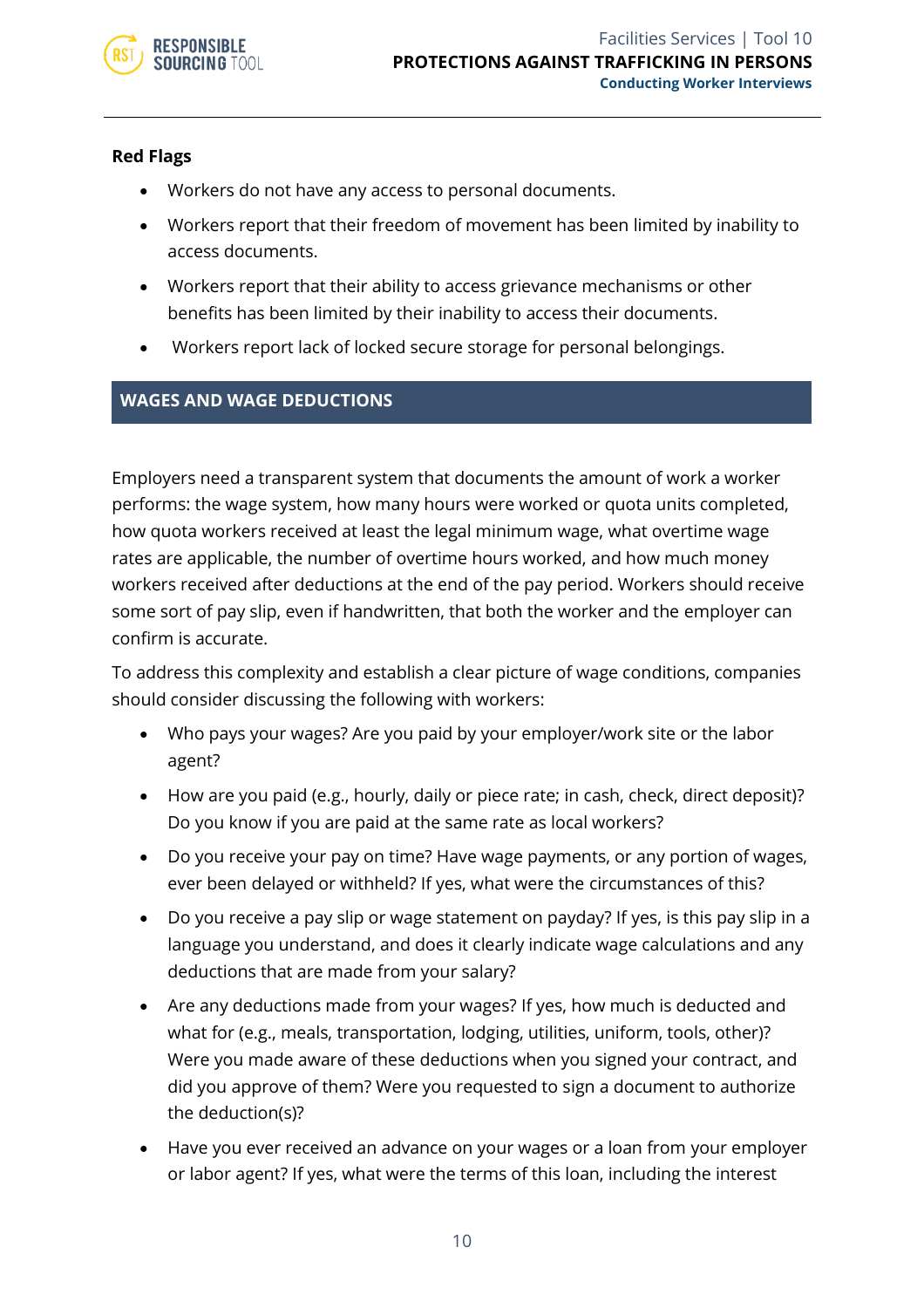

rate and financing period? Have the terms of the loan ever been changed without your consent?

- Do you participate in a savings program sponsored by the labor agent or your employer? If yes, is this program voluntary? Did you sign a written consent form to authorize deductions for voluntary savings? Where are your savings kept? If savings are kept in a bank, do you have free access to your bank account? When do you get your savings back? Have you had any difficulties in accessing your savings or getting them back?
- Is there anyone else, apart from yourself, who has access to your bank account (e.g., through an ATM card or power of attorney)? Have you ever authorized another person to access your account to make a withdrawal? If yes, who else has such access?
- Does your employer or labor agent in any way limit your freedom to use your wages as you see fit?

#### **Red Flags:**

- Workers do not receive pay slips at all.
- Pay slips are provided but are in a language the workers (particularly migrant workers) do not understand.
- Pay slips are inaccurate or do not contain adequate detail of how wages or earnings are calculated, or workers do not feel they have adequate visibility into earnings calculations. (For example, if workers are paid on a piece-rate basis but are excluded from the process.)
- Workers do not understand how wages are calculated.
- Workers feel that the wage or pay system in practice was not adequately explained to them prior to beginning work.
- Workers are not able to meet quota or earn minimum wage under piece-rate systems unless they work overtime.
- Workers are not paid at least monthly.
- Workers' pay slips do not correspond to records provided by the employer.

#### **HOURS AND INVOLUNTARY OVERTIME**

Unless specified in the employment contract or collective bargaining agreement, compulsory overtime can create a trafficking risk for any worker. Migrant workers may be at greater risk of this abuse because of their heightened vulnerability; this heightened vulnerability may be exploited by brand or supplier facilities or labor agents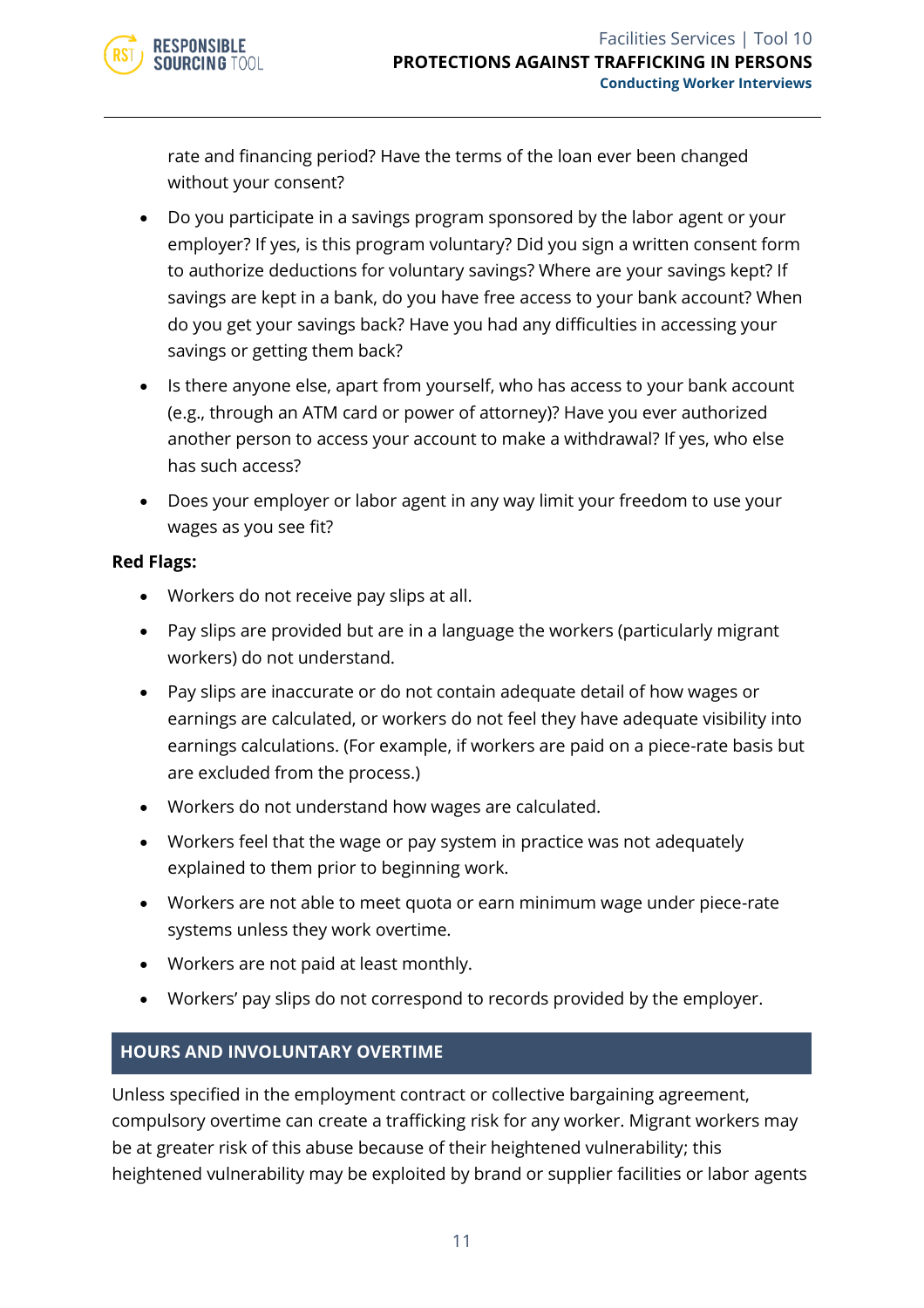who take advantage of specific pressure points. For example, there may be limited time allowed for cleaning offices that results in unavoidable overtime for some workers. Similarly, workers in facility security positions may be required to work hours beyond those of a basic work week, resulting in limited to no time off. Addressing these issues should be central to all worker interviews; posing the following questions is even more important with migrant workers:

- How often do you have to work overtime, and for what reasons?
- Is overtime always voluntary? If no, what are the circumstances involving involuntary overtime?
- Are you free to refuse overtime without threat or fear of punishment? What happens if you refuse to work overtime?
- Are you given advance notice by the employer or labor agent when overtime is required?
- Are you allowed to take meal breaks and rest breaks?
- How many rest days do you receive a week?
- Do you receive at least one 24-hour period of consecutive rest each week?
- How do you record hours worked?
- Do you experience fatigue that prevents you from doing your job safely?
- Are you compensated for the time it takes you to commute or be transported to your work site?

#### **Red Flags:**

- Work hours exceed legal or company limits, whichever is stricter.
- Not enough workers are employed to meet production targets or quotas.
- Workers report symptoms of fatigue (e.g., exhaustion, unable to communicate clearly, increased frustration, inability to focus on tasks, cutting corners to finish more quickly, taking unusual risks, slow response times, not noticing impending physical risks, making unusual mistakes on routine tasks).
- Employer's records of work hours are inconsistent with hours reported by workers.
- Workers are unable to meet quotas without regularly working overtime.
- Workers are unable to earn minimum wage under piece-rate schemes without working overtime.

#### **FREEDOM OF MOVEMENT AND PERSONAL FREEDOM**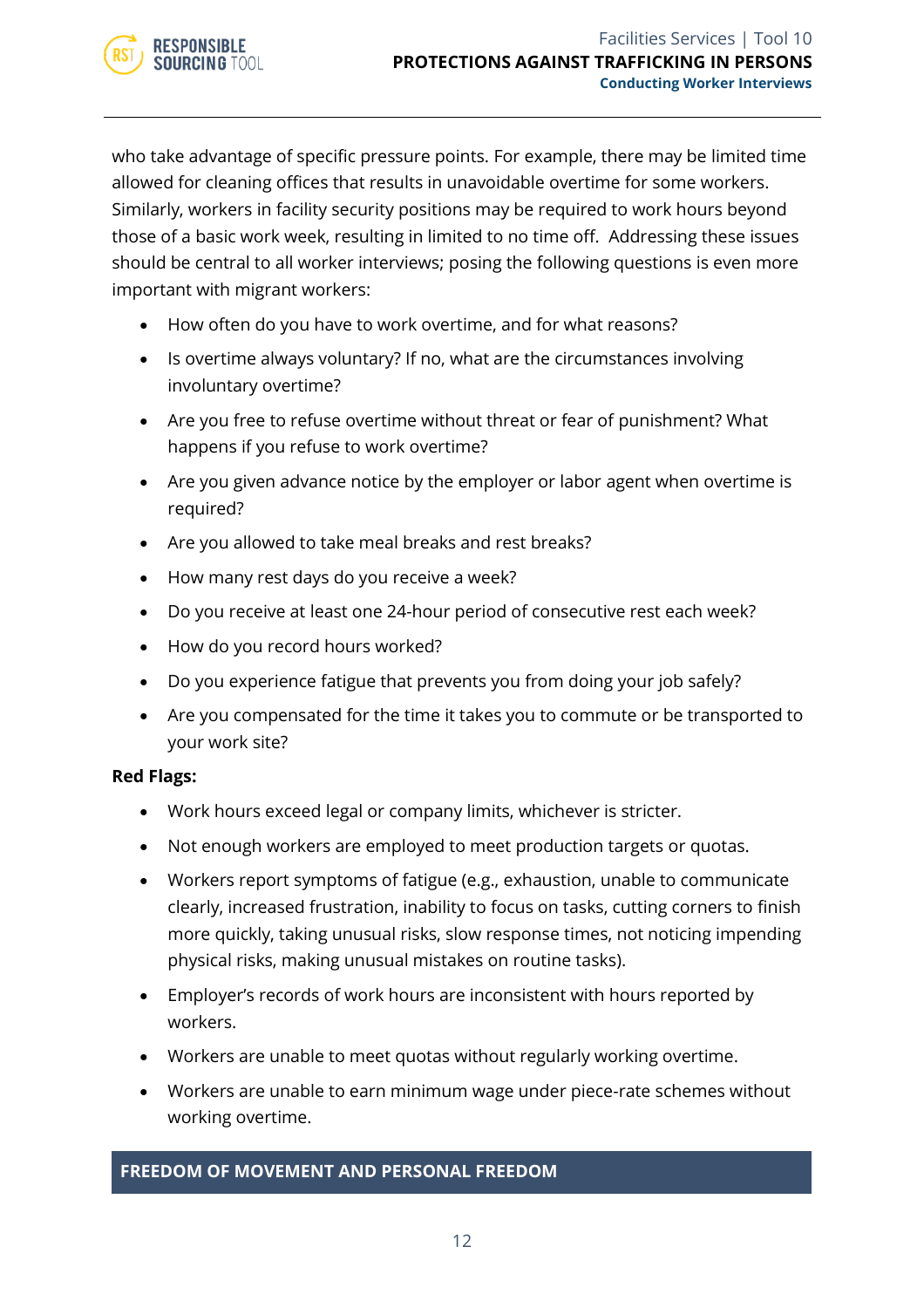

Restrictions on freedom of movement for workers can exist in the workplace or in the ability to freely come and go from the dormitories or housing where they live. Restrictions can be built into employer or labor agent policies and in rules and regulations governing worker residences. In some cases, there may be legal and regulatory restrictions to workers' ability to freely leave the employer or housing premises during non-work hours. While in others, the restrictions may result from the security environment; worker's migration status; cultural norms or considerations; active threats, intimidation, and harassment by a manager, labor agent, or security guard; and deceptive or hidden forms of coercion such as passport confiscation, which is addressed above.

Most forms of restrictions on freedom of movement are unreasonable and abusive. To make sense of this complex issue, here are some of the topics that can be included in interviews with workers concerning their freedom of movement and personal freedom:

- Are there any restrictions on your freedom of movement in the workplace during working hours? If yes, what are these restrictions?
- Do security personnel ever restrict your freedom of movement in the workplace for reasons other than workplace security?
- Are you ever restricted from or monitored when using the toilet facilities? Are you free to get drinking water whenever you wish?
- Are you free to perform religious obligations without restriction?
- Are you free to leave the workplace immediately after your shift? Are you able to get permission to leave the workplace during work hours under reasonable circumstances? What is the procedure for requesting this permission (e.g., how many signatures are required to request a gate pass)?
- If you live in housing operated by the employer or labor agent, are you required to live there as a condition of recruitment or continued employment? Are you free to leave the dormitory and reside elsewhere? Are you free to come and go as you please during non-working hours? If not, what are the restrictions on freedom of movement?
- Does the worker-provided housing have a curfew? Are there any housing rules and regulations that you believe unreasonably restrict your personal freedom?

#### **Red Flags:**

- Workers do not have access to potable drinking water or toilet facilities.
- Workers report that their freedom of movement is restricted by their employer.
- Workers report constant surveillance by employer or supervisor.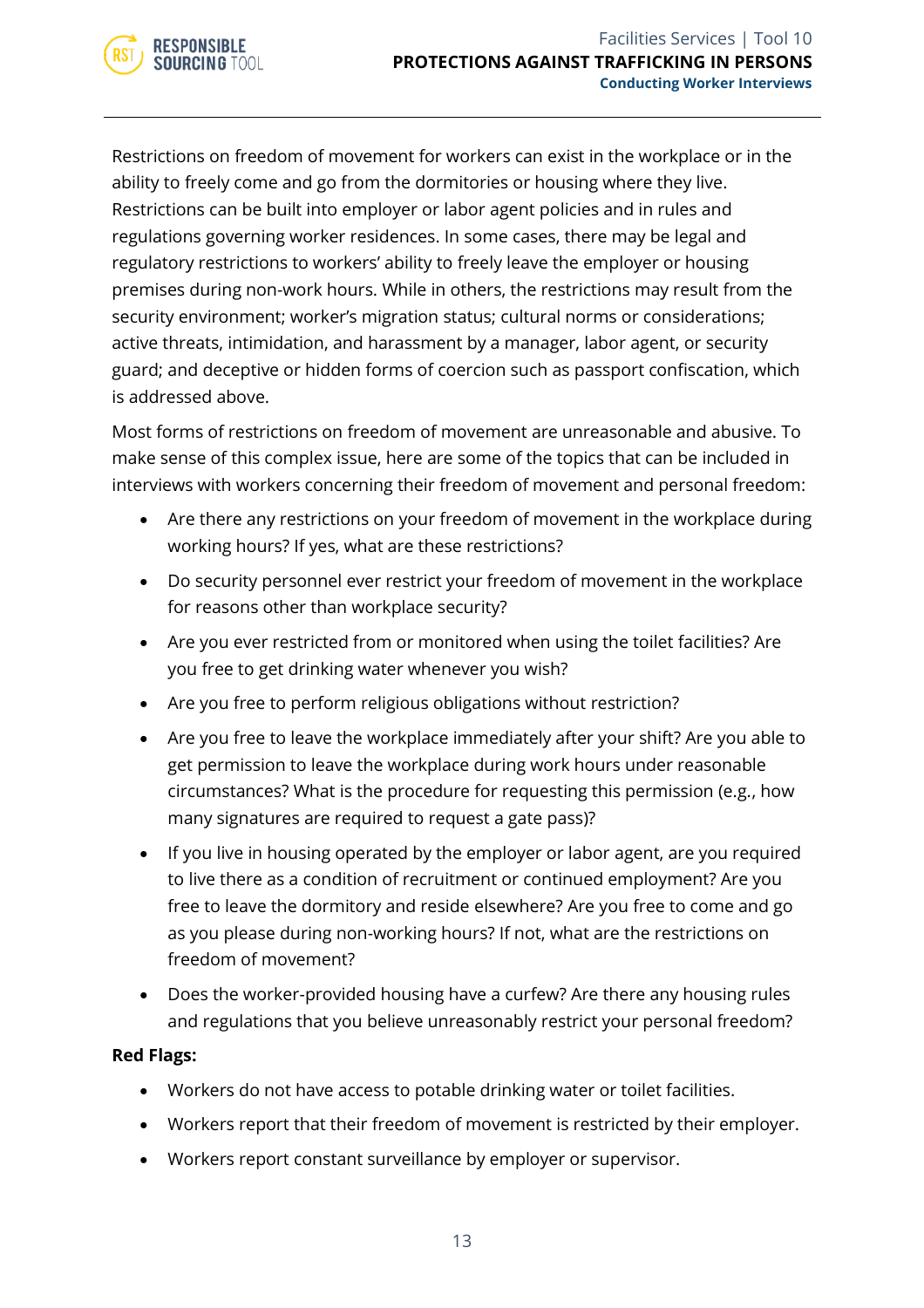- Workers report intentional attempts by employer or supervisor to contribute to an environment of isolation.
- Workers report that employer or supervisor-imposed limitations on their freedom of movement have negative consequences on other areas of their lives (e.g., ability to see their family, pursue religious activities, socialize, organize freely, access healthcare, etc.).

#### **WORKPLACE DISCIPLINE**

Disciplinary measures and, in particular, the penalty of dismissal or denunciation to immigration authorities can be abused to threaten, take advantage of, and apply pressure on migrant workers. While some measures may be justified in reacting to misconduct, disciplinary measure should not result in compulsory labor or an obligation to work. The auditor should discuss disciplinary measures and determine that they are fair, objective, transparent, and communicated to workers in language they understand. Here are some of the issues auditors may wish to discuss:

- What steps are taken for disciplining a worker?
- What types of misconduct carry the penalty of dismissal and repatriation?
- Is there a clear process that includes investigation before workers are terminated and repatriated?
- Have you ever been disciplined at work? If not, do you know of others that have?
- Have you even been given a fine or wage deduction as a disciplinary measure? If yes, could you describe the circumstances?
- Do deductions for tardiness or time missed ever exceed the wage equivalent of the time missed?
- Do disciplinary measures ever involve forced or compulsory work as punishment for a workplace infraction?
- Do you know if workers are ever forced to sign a letter of resignation?

#### **Red Flags:**

- Workers report verbal, physical, or sexual abuse as punishment.
- Workers report financial penalties as punishment.
- Workers report cases of denunciation to authorities.
- Workers report difficult, degrading, or compulsory work as punishment.

#### **THREATS OF VIOLENCE AND INTIMIDATION**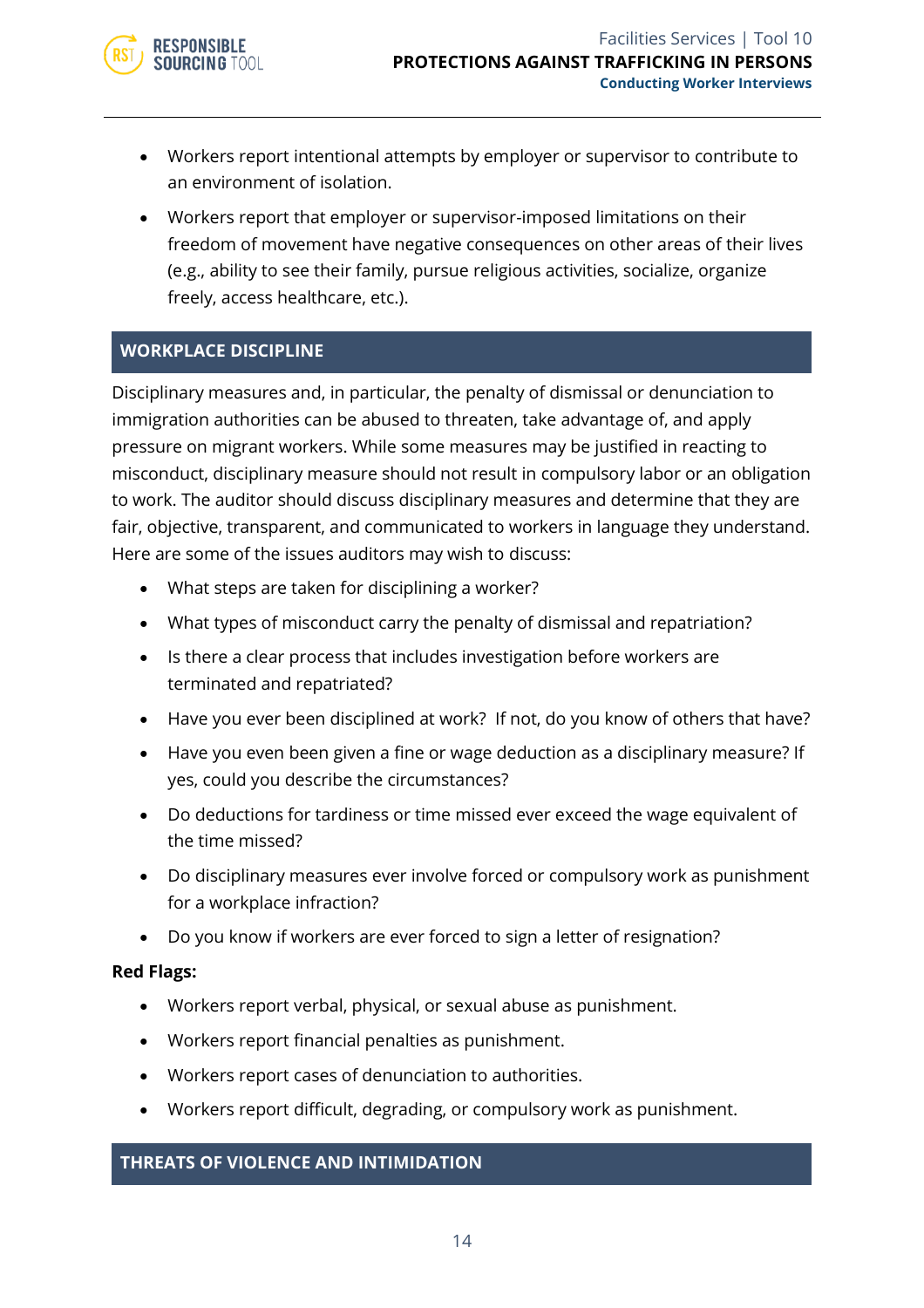

Harassment, intimidation, and threats or use of violence can take many forms in the workplace or in employer or labor agent-operated residences. They can be perpetrated by a supervisor, employer, manager, labor agent representative, dormitory manager, security guard, or even a fellow worker at almost any stage of the employment relationship, including recruitment and hiring. The aim may be to frighten workers or pressure them into accepting certain terms and conditions of employment or living conditions; or it may be to force them to work overtime or perform hazardous or lifethreatening tasks.

In some contexts, workplaces reproduce social hierarchies and notions of male domination, resulting in "the exertion of power through sexual language" becoming a tool that male supervisors use to control female workers.

Whatever the case, there should be a strong policy in place to prevent such behavior, and workers are a key potential source of information when determining employer or labor agent compliance with that policy. Auditors should consider discussing the following:

- Have you ever been subject to or witnessed verbal, physical or sexual harassment, or abuse (including threats)? If yes, what happened, when and where did it happen, and who was involved? Is this abuse on-going? Was the incident(s) reported to employer management or the labor agent? What actions were taken to correct the abuse?
- Are you aware of employer policies and procedures for dealing with harassment and abuse complaints (e.g., reporting, investigation, follow-up, and sanctions)?
- For formal workplaces, does the worksite conduct regular anti-harassment and abuse training for workers?

#### **Red Flags:**

• Workers report any actual or threatened verbal, sexual, or physical abuse, or harassment, of themselves or others. Any instance of should be treated as a zero-tolerance issue.

#### **HOUSING AND LIVING CONDITIONS**

In many cases, facilities services workers are housed by their employers or labor agents, who sometimes make excessive deductions from workers' wages for these services. Employer-provided housing is in many cases sub-standard, and workers generally have no other options available if they wish to continue working for their employer. This also creates multiple levels of dependency on their employers, an indicator of labor trafficking. The following questions can be asked to assess risk: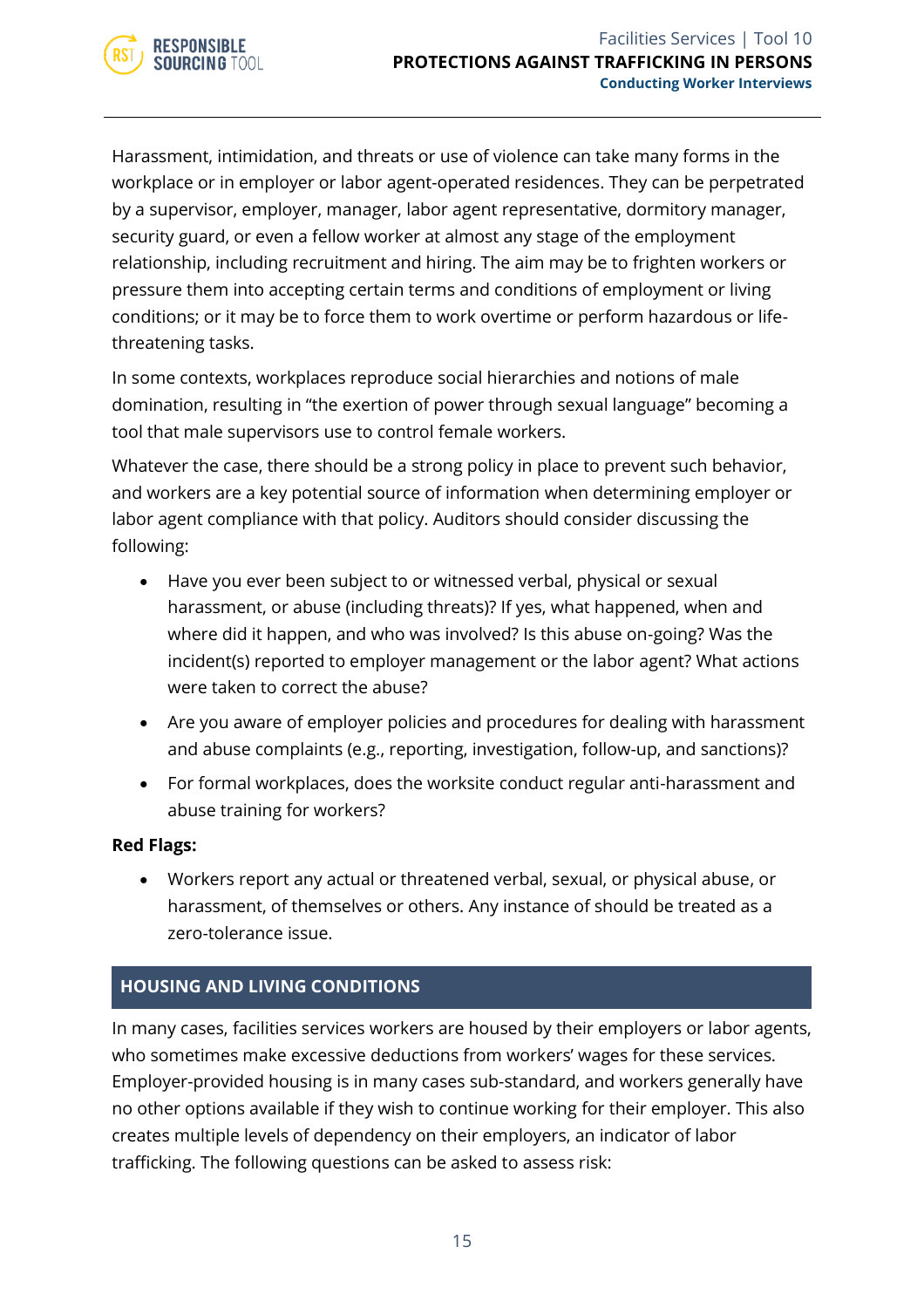- Are you provided housing/sleeping quarters?
- How much are you charged for your housing?
- Are you charged for transportation to the worksite, if provided?
- Describe where you sleep. Do you get good rest? Are there shower and toilet facilities in your housing accommodation? Describe where you shower and use the toilet.
- Are there food preparation and dining facilities? Describe where you prepare food and eat.
- Do you always have access to potable drinking water?
- What common illnesses and injuries have you or other workers experienced? Do you believe the conditions of your living accommodations are connected to your illness?
- Do you feel that you have adequate privacy?
- What safety or security hazards are workers subjected to? Do you feel safe and secure in your living accommodations? If no, why not?
- Did you understand what your living conditions would be like before you accepted this job?
- What would happen if you complained about living conditions?

- Workers report feeling unsafe or unsecure.
- Workers report unsanitary or dangerous conditions.
- Workers cannot effectively lodge complaints about living conditions.
- Accommodations are visibly decrepit, poorly maintained, dangerous, or unsanitary.
- Workers cannot get enough rest to safely perform their jobs due to poor conditions.
- Workers are suffering illness or injury due to poor conditions.
- Employer does not keep maintenance or inspection records, or records do not correspond with condition of accommodations (i.e., records show inspection of fire extinguishers that are not working or not present).

#### **GRIEVANCE MECHANISMS**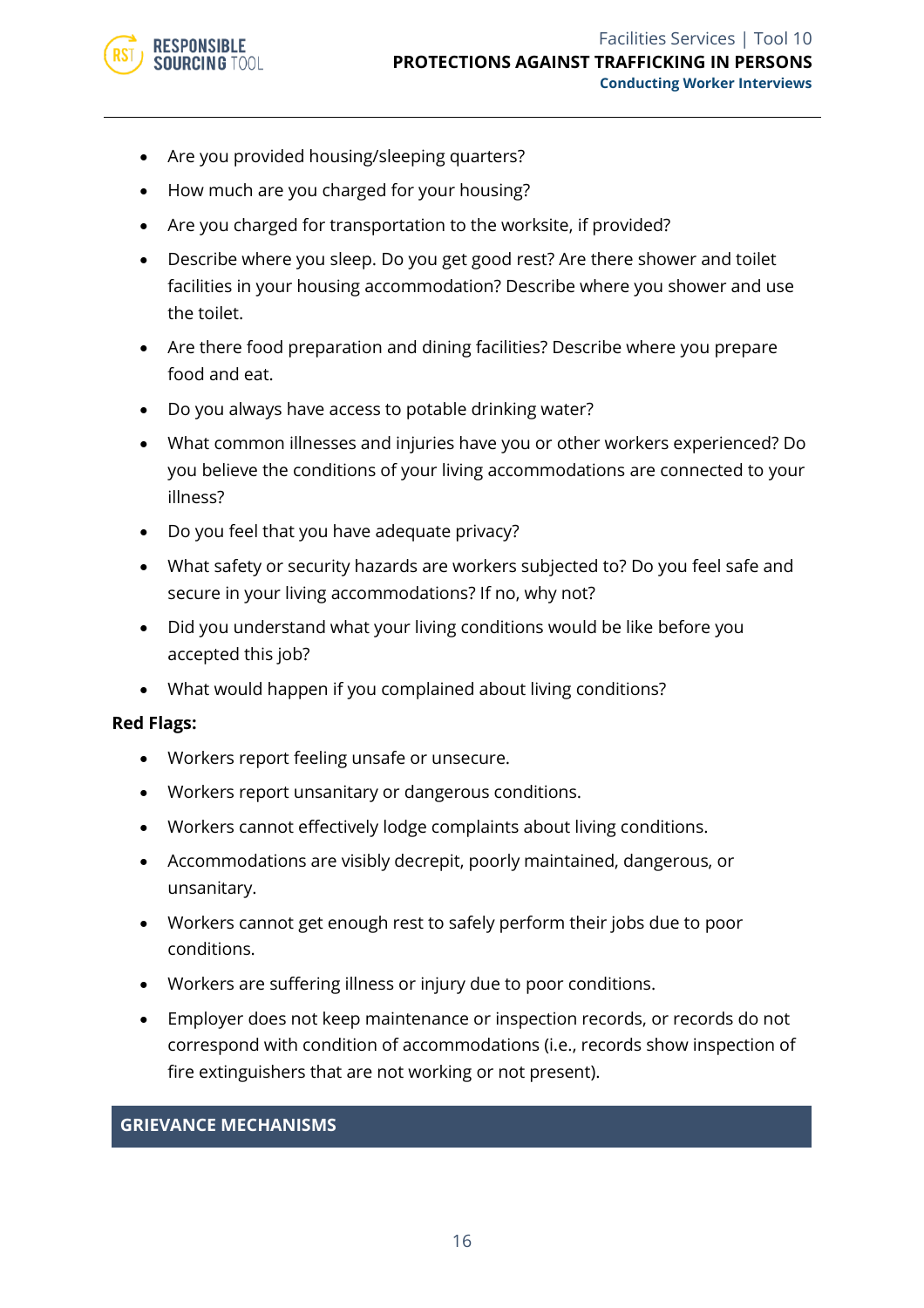

An effective grievance procedure and complaints mechanism is an important element in taking correction action against abuse and exploitation in the workplace. It allows workers to confidentially raise issues about labor agent practices, worksite practices, and the conditions they faced during recruitment and hiring and in the workplace or dormitory and is a key first step toward remediating existing problems and doing so at the level where problems exist. However, in many cases, grievance procedures may not even exist; they may not be effective, trusted, or used by workers; or they may only be used to report grievances against an employer and not labor agents, where significant forms of abuse may occur. When addressing the topic of grievance mechanisms, auditors should fully investigate and discuss the options workers have available to them to raise questions and complaints.

- What means do you have to make a complaint or grievance about the recruitment agent you used or the recruitment process?
- How would you bring issues or complaints to the attention of your employer or labor agent?
- If a grievance process is in place, when were you first told about the grievance process and how was that done?
- Have you ever used the process? If you have, could you describe how your issue was resolved?
- Is someone available at all times to receive and process grievances and other complaints? If yes, do you know the position of this representative (e.g., works for the company, an independent third party, etc.)? Does this person speak your language and that of other migrant workers? Are you and the other workers comfortable bringing your complaints to this person?
- Is there a mechanism in place for you to raise a grievance with someone other than your direct supervisor?
- Is there an anonymous way for you to report a grievance (without giving your name)? What means are in place to protect your identity when reporting a grievance?
- Do you have access to any type of communication mechanism (e.g., phone or text) that is private/not under the surveillance of your employer?
- If a grievance/communication method is available, are there times when that method is unavailable (e.g., not able to use phone hotline or your mobile phone while working at a customer site)?
- Are the responses to grievances and the actions taken to address them communicated to workers? If so, what is the main method of communication?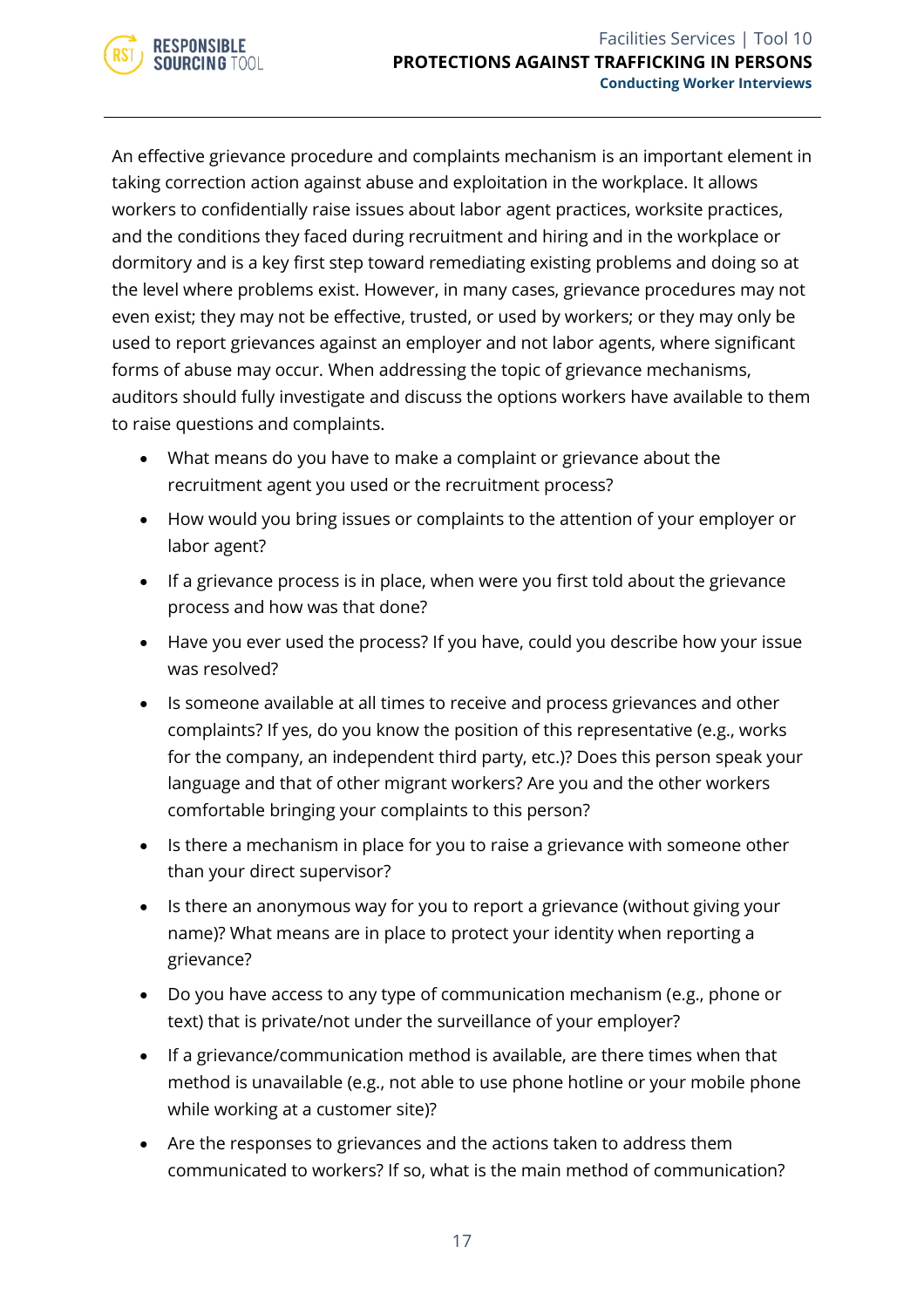

- What can you do if you disagree with the way a grievance is resolved? Have you or anyone you know ever appealed a grievance finding? If so, what happened?
- Do you and other workers feel that the grievance process is effective? If not, why not?
- Do you and other workers trust the grievance process and feel comfortable using it? Why or why not?
- Are you aware of any workers that had a bad experience using the process or may have gotten into trouble if they did? Could you explain?

- Workers worry that grievance mechanisms may not be confidential, express fear of retaliation, or express other distrust.
- Workers do not know how to access grievance mechanisms.
- Workers do not understand how information from grievance mechanisms is used to inform issue remediation.
- Workers feel that remediation of issues has not served workers' best interests.
- No grievance process was available at the point of recruitment.
- There is no way to file an anonymous complain.

#### **FREEDOM OF ASSOCIATION**

When workers are able to participate in safe and secure forms of workplace dialogue both as individuals and collectively — they are better positioned to protect themselves against coercion, deception, discrimination, or other forms of exploitation. Workers can be asked the following questions to determine whether they can adequately practice the rights to freedom of association and collective bargaining as defined in ILO Conventions 87 and 98:

- Are you free to join or form a trade union?
- Has your employer or labor agent done anything, including interference or penalties, to prevent you or others from joining or forming a union?
- Are you aware of other venues for workers to organize such as worker committees or worker centers?
- Do you feel existing worker organizations are responsive to and advocate for your concerns?
- How are worker representative chosen? Are they elected by the workers or appointed by your employer?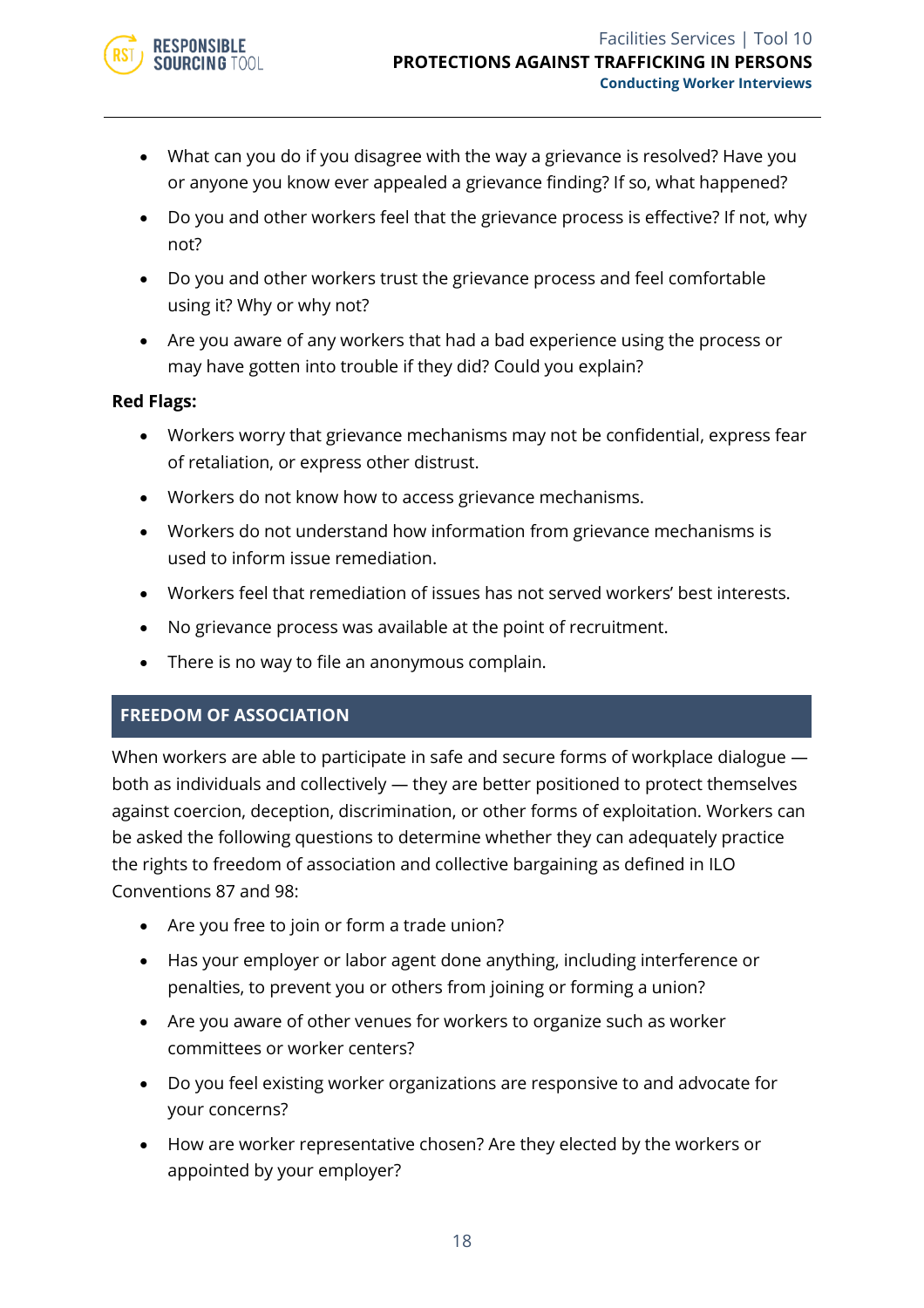

• Is any group of workers excluded from worker organizations for any reason?

#### **Red Flags:**

- Workers have experienced or fear retaliation for efforts to organize.
- Workers perceive that employers have influence over worker organizations.
- Employers do not have a policy of neutrality towards worker advocacy organizations.
- Worker representatives are chosen by the employer or labor agent.
- Except where prohibited by law, migrants are not specifically excluded from workers organizations including unions.

#### **TERMINATION OF EMPLOYMENT AND REPATRIATION**

The ability of workers to terminate their employment at any time with reasonable notice and without penalty is central to ensuring that they work in a free employment relationship. In speaking with migrants, companies may wish to probe this issue and seek to identify whether any limitations exist that prevent workers from terminating their contracts before they are finished. Questions they may ask:

- Are you and other workers free to resign from your position without penalty prior to the end of your contract?
- Are you free to remove yourself from working situations that pose an imminent threat to your safety and/or health?
- What is the required notice period for terminating a contract early?
- Can you describe the procedure you would need to follow to terminate your contract early? How did you learn about the process?
- Do you know what would happen if there is an emergency back home and you couldn't give the required notice?
- If you participate in a voluntary savings program arranged by your employer or labor agent, do you have free access to all savings and monies owed at the time of contract termination?

#### **Red Flags:**

- Workers do not feel free or able to leave their employer.
- Workers would suffer financial penalty caused by terminating their employment.

i International Labor Organization. Hard to see, harder to count - Survey guidelines to estimate forced labour of adults and children. 2012. http://ilo.org/global/topics/forced-labour/publications/WCMS\_182096/lang--en/index.htm